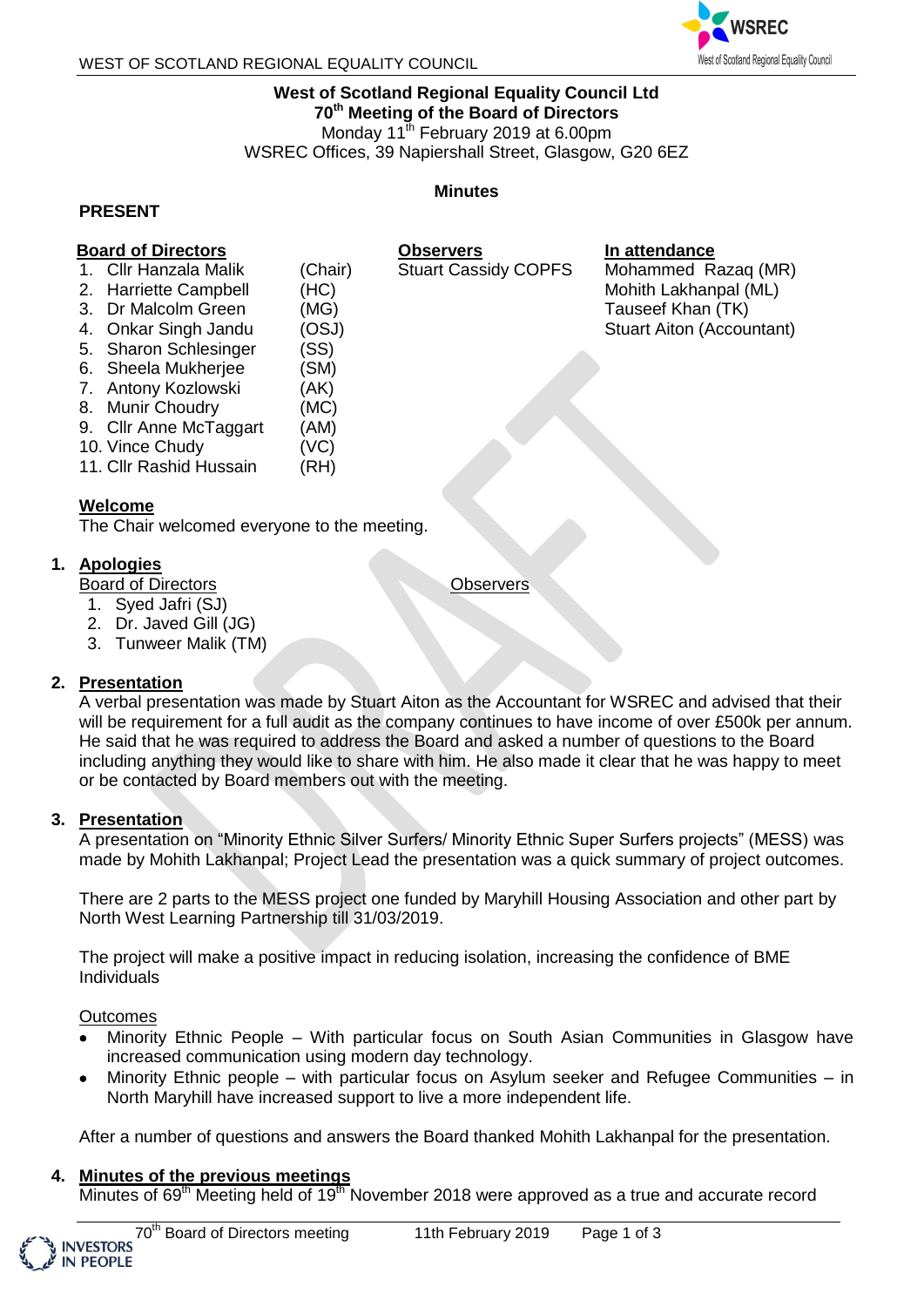## **5. Matters Arising**

Action: A letter to be sent to John Service and Mr Haji Munir on behalf of the Board thanking both for their support over the many years. Letter of thanks sent

Action: It was agreed by the Board for written criteria for suitable premises for WSREC to be provided to the Board. *Distributed at the meeting today*

At this point the Chair requested approval to spend a modest amount of money to purchase gift for retiring Board members. The Board agreed with this request.

#### **6. Conflicts of interest**

There were none

## **7. For discussion**

**Reports**

a) Finance – Variance statement for month of October 2018

**Expenditure:** actual **£40,031** and budgeted **£49,463** with a variance of **£9,432** under spend

**Income:** actual **£63,530** and budgeted **£73,909** with a variance of -**£10,379** below budgeted

The Board noted the report

#### b) Executive Director

There was a comment by MC in relation to 3CH project suggesting that nothing changes unless senior managers in organisations are on board. MR explained that at a recent meeting the funders were keen for WSREC to go to the next stage of the work in providing one-to-one support for local authority staff in utilising s Toolkit that WSREC and Women's Library had jointly produced but are unsure if there will be a budget heading for anti-sectarianism work in the coming year. A discussion ensued and it was noted that changes are hard to come by but as an organisation we need to keeping pushing for change and cannot stand by and do nothing.

The Board noted the report

c) Partner Reports

Stuart Cassidy of COPFS advised that there was not new to say about the work of the COPFS suggesting that any cases of Hate Crime were rigorously pursued as a matter of policy. AK spoke about the hate crime via 'social chat rooms' which were considered 'private spaces' by the COPFS and a personnel case he has been involved with. Stuart Cassidy suggested that AK provide the details out-with the meeting and he would look into this. SS asked Stuart Cassidy if there was equality training for individuals convicted of Hate crime and he responded that this was for Sheriffs to decide when sentencing and restorative justice element that the Prison Services are charged with.

Action: the Board requested MR to write to the Scottish Prison Service and request this information.

The Board thanked Stuart Cassidy for his attendance and report.

## **For decision**

**8. Correspondence**

There was none

## **9. WSREC Referral Policy**